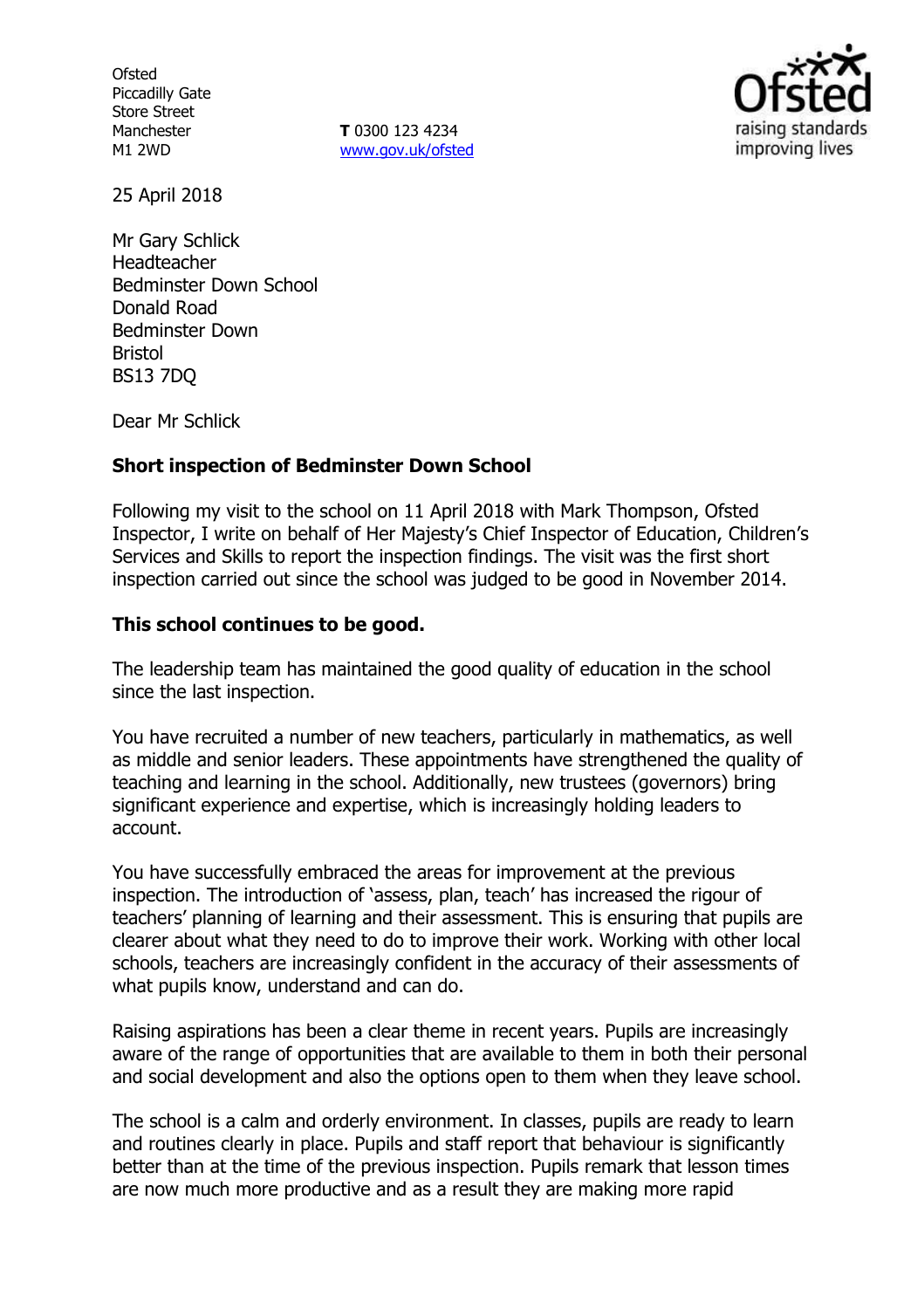

progress. Inspection evidence confirms that pupils show positive attitudes to their learning and are making good progress.

# **Safeguarding is effective.**

Leaders with specific responsibilities for safeguarding carry out their responsibilities diligently. They ensure that every member of staff is suitably trained in child protection, including particular issues that are pertinent to the school, for example in domestic violence. As a result, staff are quick to spot when pupils are distressed and potentially at risk of harm.

Leaders are swift to involve other agencies, such as children's social care, when necessary and appropriate. They are clear about the procedures for referring cases to the local authority and use the escalation policy effectively when they are not satisfied that pupils are being adequately protected. Your staff often go beyond the expectations of school staff to help families when they need support.

The necessary checks are carried out on potential members of staff before they take up employment. However, the recording of these checks is not rigorous enough and some of the checks cannot be evidenced. Staff are aware of this and have started to strengthen these checks but there is more to do.

## **Inspection findings**

- You are acutely aware that the proportion of pupils completing the range of qualifications to achieve the English Baccalaureate has been low. This potentially places pupils, particularly the most able, at a disadvantage. You also recognise that boys have not achieved as highly as girls.
- You and your leadership team are fully committed to reforming the range and breadth of the curriculum. You have made some significant strides in this. Leaders and teachers have raised pupils' expectations and organised high-quality careers guidance. Consequently, an increasing proportion of pupils now follow subjects which will qualify for the English Baccalaureate, including modern languages. However, this figure remains below the level seen typically nationally. Furthermore, pupils lack the breadth of knowledge that they need to be secure in their understanding and able to apply their knowledge in other scenarios. Your leaders are working on raising this further but the school's work with parents and the local community has not yet been successfully embraced.
- New courses, including vocational qualifications in health and fitness and food and cookery, are engaging pupils in adopting a healthy lifestyle. Beyond the taught curriculum, a significant number of pupils are engaged in extra-curricular opportunities. The 'Challenge24' programme, for all pupils in Year 9, is building pupils' range of experience and personal development.
- Boys' attainment is increasing and as a result the gap between boys and girls is reducing. Inspection evidence shows that there are no significant differences in boys' attitudes to learning although some lack the confidence to fully contribute in learning.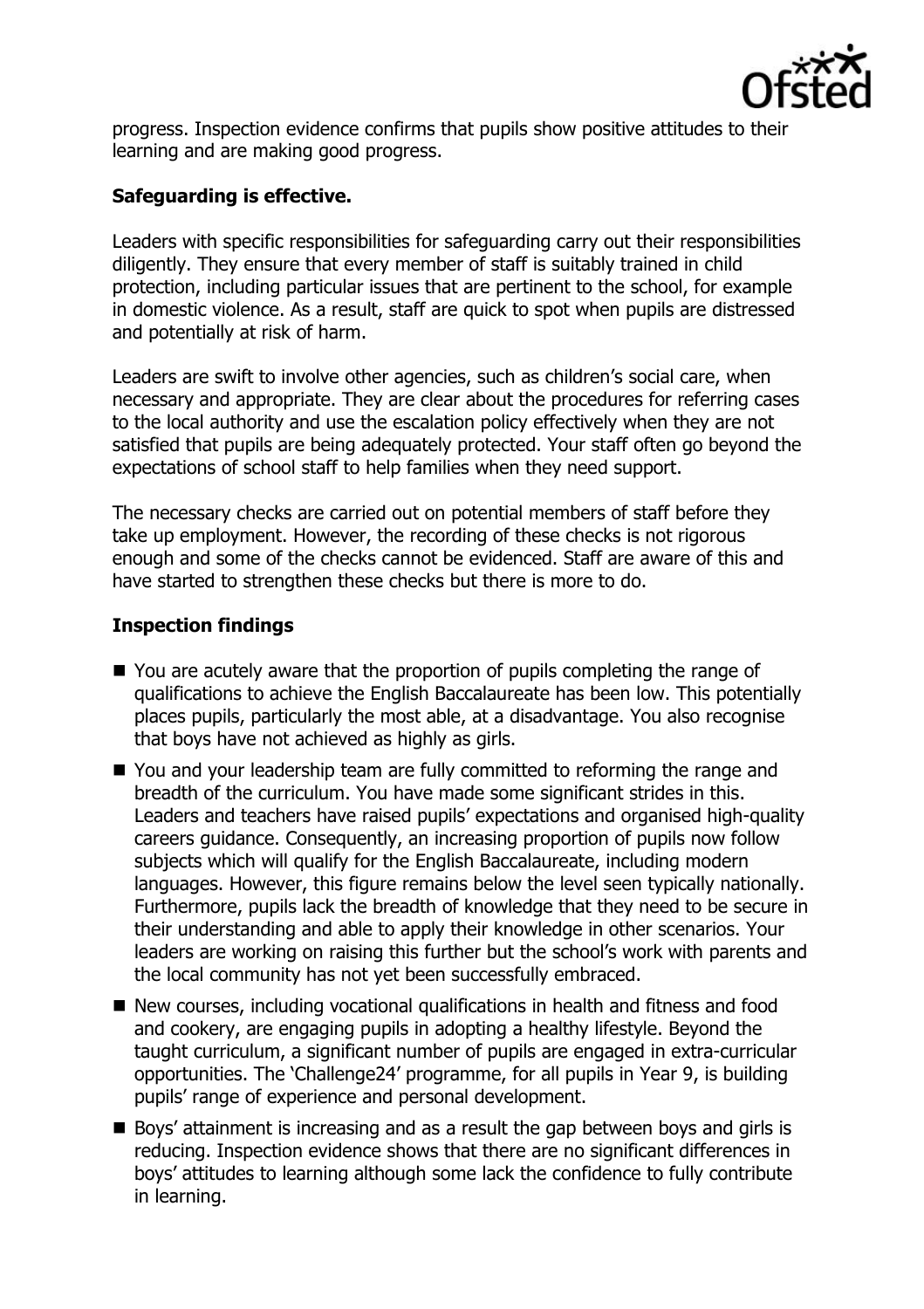

- **For several years, disadvantaged pupils have not attended school as often or** achieved as well as their classmates and other pupils nationally. You have ensured that members of staff are aware of the individual needs of these pupils and have invested additional funding in a range of strategies. The employment of additional teaching staff, known as student progress supporters, is effective in guiding and challenging disadvantaged pupils to think more deeply. They also work with other pupils, giving the class teacher time to work on a one-to-one or small-group basis to improve pupils' understanding. Leaders' analysis is rightly prioritising this group and interventions are swift. Some of these interventions are designed to increase the attendance of disadvantaged pupils. These have had some positive impact but not significantly so.
- The Lamp, your off-site unit for pupils who are at risk of exclusion from school, is particularly effective in improving academic outcomes for disadvantaged pupils. The individualised programmes, which also include work experience, personal development and safety education, ensure that these pupils are well prepared for their next steps. Many, particularly younger pupils, reintegrate into the main school successfully. All Year 11 pupils have secured places at local further education colleges.
- As a result of the school's actions, disadvantaged pupils are achieving more highly. In some subjects, particularly at key stage 3, disadvantaged pupils are achieving as well as their classmates. However, disadvantaged pupils at Bedminster Down School still do not attend school as often or achieve as highly overall as their classmates and other pupils nationally.
- Published information shows a higher level of exclusions than seen typically. Exclusions hit a high in 2016/17 following the introduction of a clear set of high expectations of pupils' behaviour. Many pupils initially found it difficult to meet these. However, pupils have risen to these higher expectations. As a result, the vast majority of pupils behave well. In lessons, they are attentive and show good attitudes towards their learning. Interactions between staff and pupils and between pupils are highly positive. Lesson time is no longer regularly lost as a result of poor behaviour. As these higher expectations have become embedded, the need for exclusions has fallen significantly and is now in line with levels seen typically nationally.
- **Pupils' attendance has been below the national average for the last three** academic years. Persistent absenteeism (pupils with attendance lower than 90%) has risen and is significantly higher than levels seen typically nationally. Trustees have invested heavily in strategies to improve pupils' attendance. These have had very limited success. In the first two terms of the current academic year, attendance has improved slightly but is still well below the rate seen typically nationally. Leaders are aware that work to stress the importance of regular attendance with parents and carers is at an early stage and more is required.